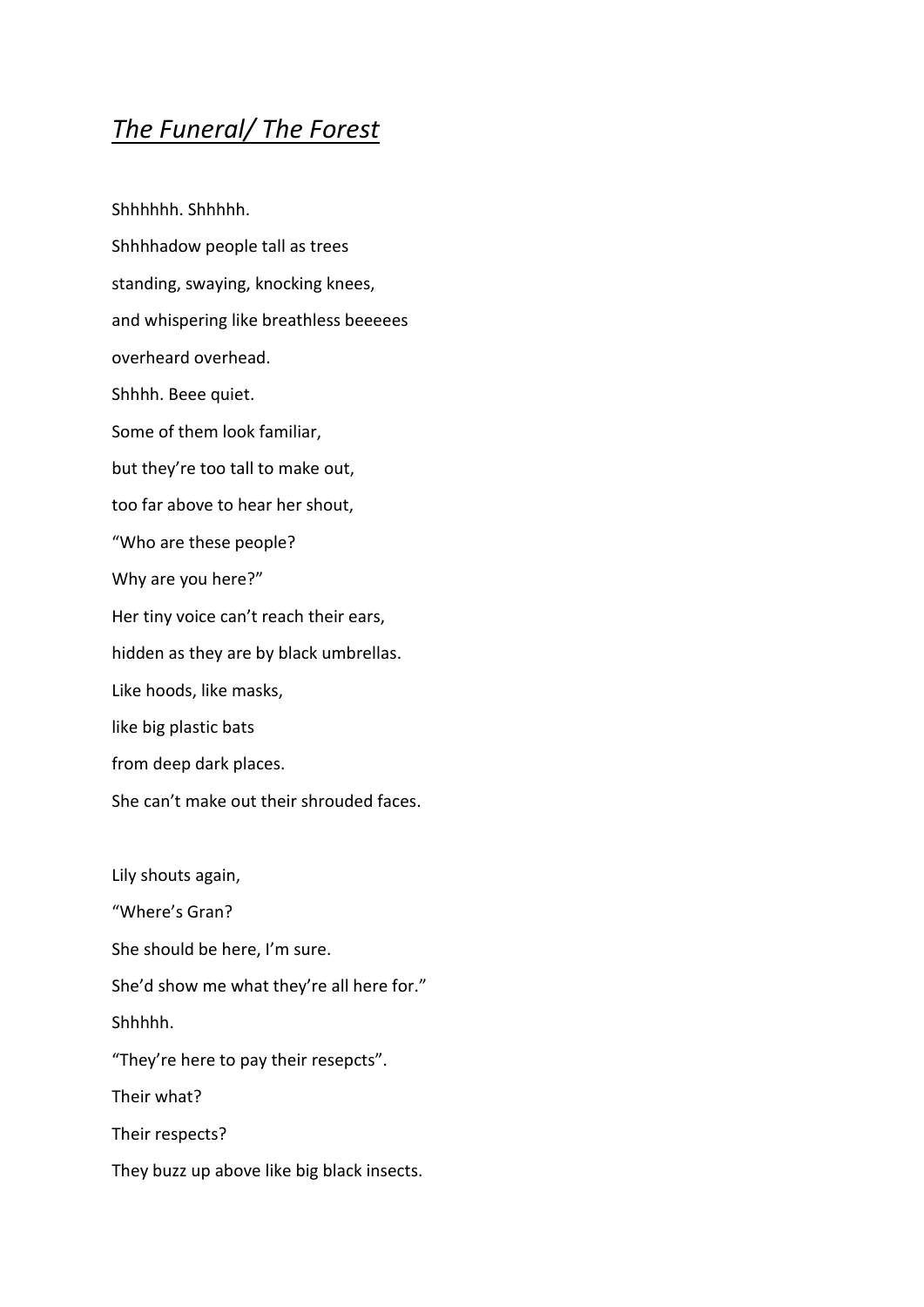In fact they infect the air. They make it feel sick And heavy, a cloak so thick She can't breathe, and black, "How much respects does it cost to get Gran back?" A push and a shove. A shout from above. "Will someone get that child under control?" Push harder, run faster. Through the forest of legs All in black. "I'm going to find her. I'm going to bring her back!"

Lily runs and she runs,

Till her feet feel numb And her heart thuds in her throat And her mouth tastes of metal And her breath makes a whistle like a boiling kettle And the tall black figures Have vanished in the dark

And all around is the soft smell of wet leaves and bark.

The sky has turned green. Trees curl overhead, The ground gives underfoot Like a mossy mud bed Of earth. The buzzing has stopped.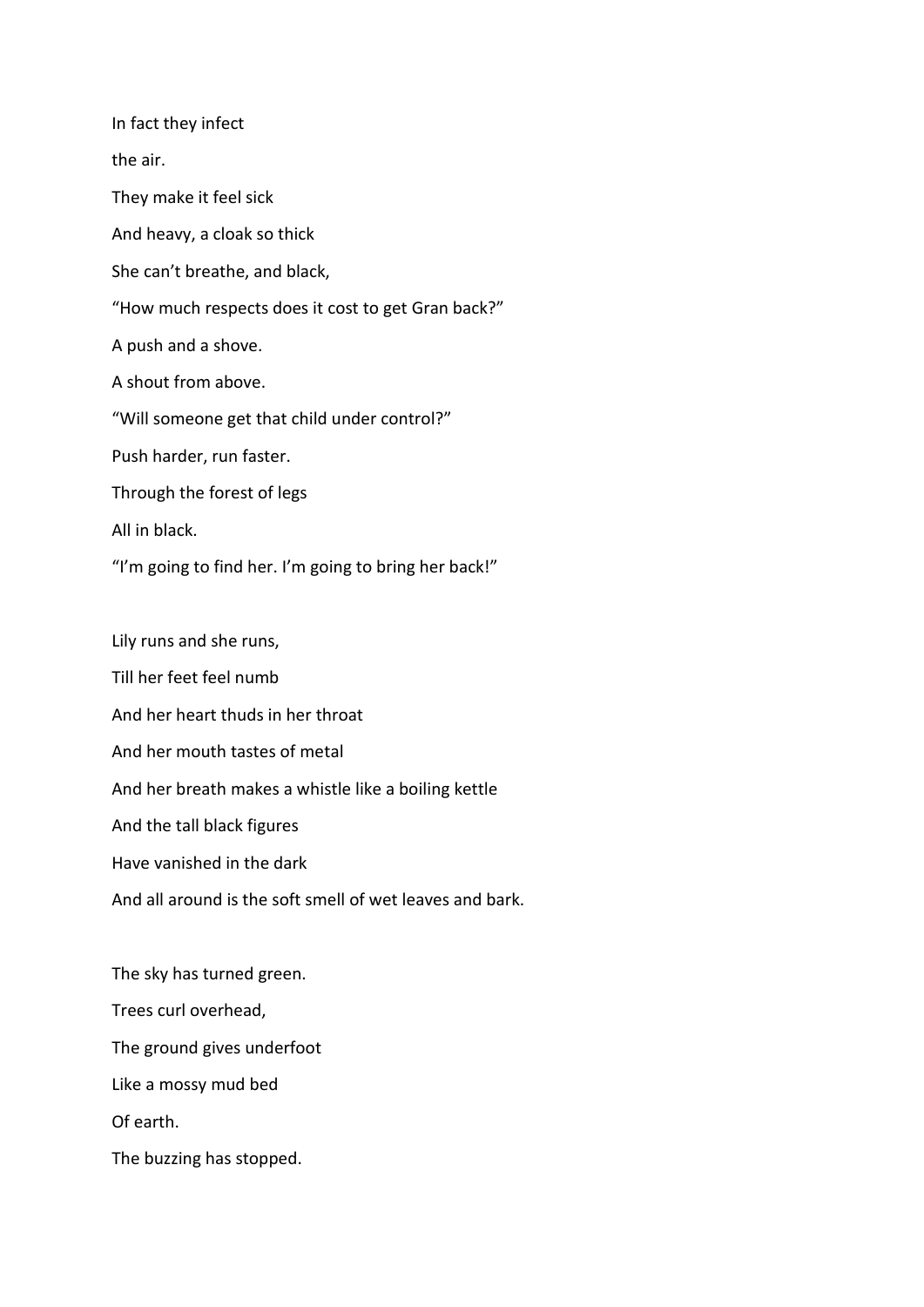That terrible whisper, that sinister sound. Instead there's something quite different around. A sound That seems to come from deep down underground. A rustle, a crack A crunch and a groan. In this lost lonely forest

Lily knows she's not alone.

"Gran?

Gran, Where are you? Gran!"

The forest curls it's fingers And softly strokes her cheek. An old oak wipes away her tears, And the willows watch her weep. With a sigh of sympathy they swing Their branches round her shoulders. For a moment she feels safe from strangers, And she lets the forest hold her.

And hold her.

With a warm woody creak, The branches tighten their grip. Lily wriggles, and squirms. Lily gives them the slip. And they close their embrace Round the space.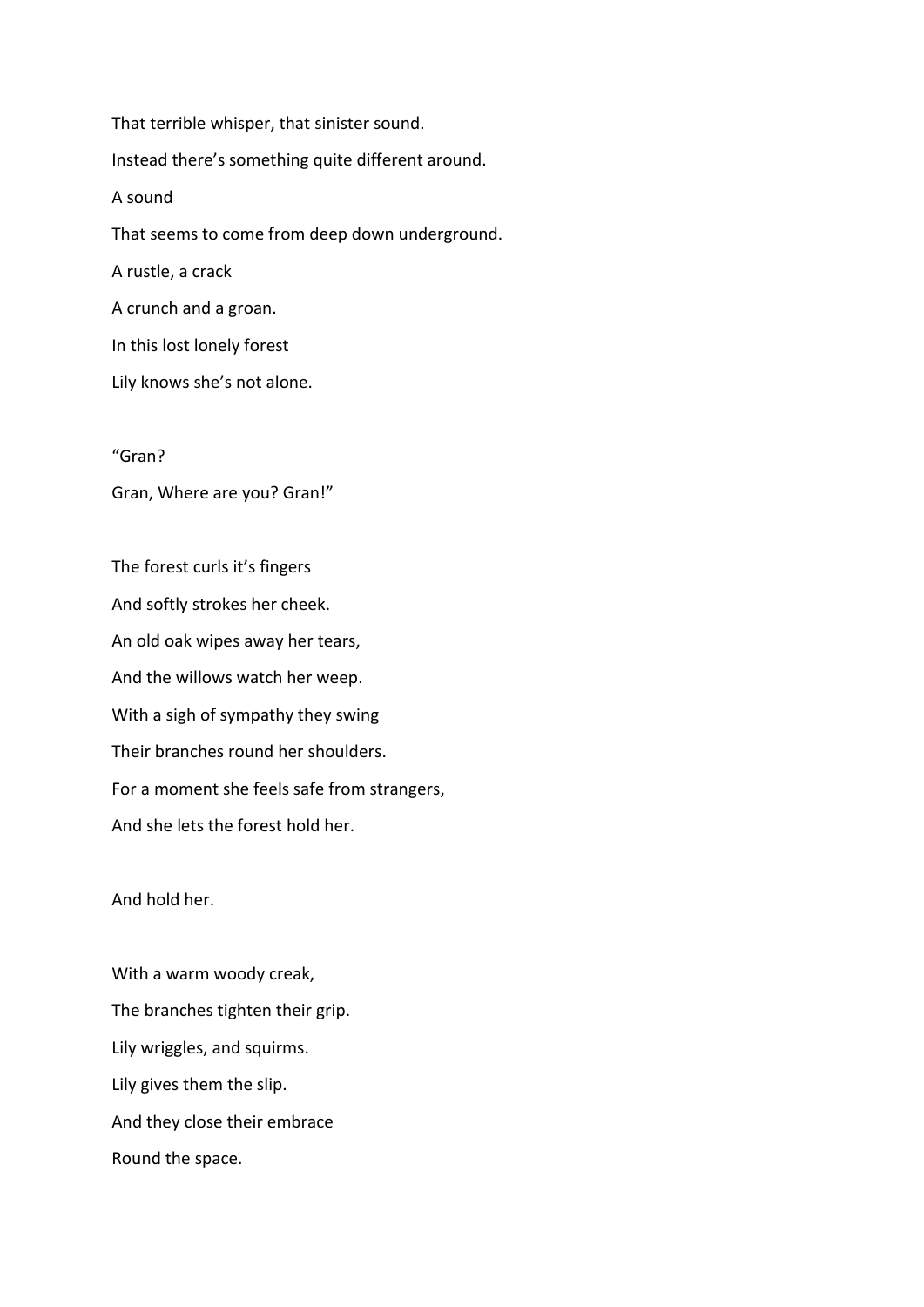Where she only a moment ago had been. Then from behind her, unseen, A tendril of ivy Comes slithering sideways to softly, slyly, Stroke her hair. She flinches and it flicks With a rustle to her wrist, Where it rests and it wrings Her forearm like a flannel. Lily flails, and she flees And she flies through the forest. The branches reach out And claw at her back. Leaves swirl, twirl and whirl As she creeps through the cracks Between bushes and trees. Lily thinks that she sees The forest seem to move Seem to change. Like it's playing a game. Like a cat with a mouse. Frantic, she shouts. "Gran, where are you?". Vines twist underfoot As she runs and she slips And she trip trip trips But before she falls The undergrowth grabs her, Flings her up with a shiver,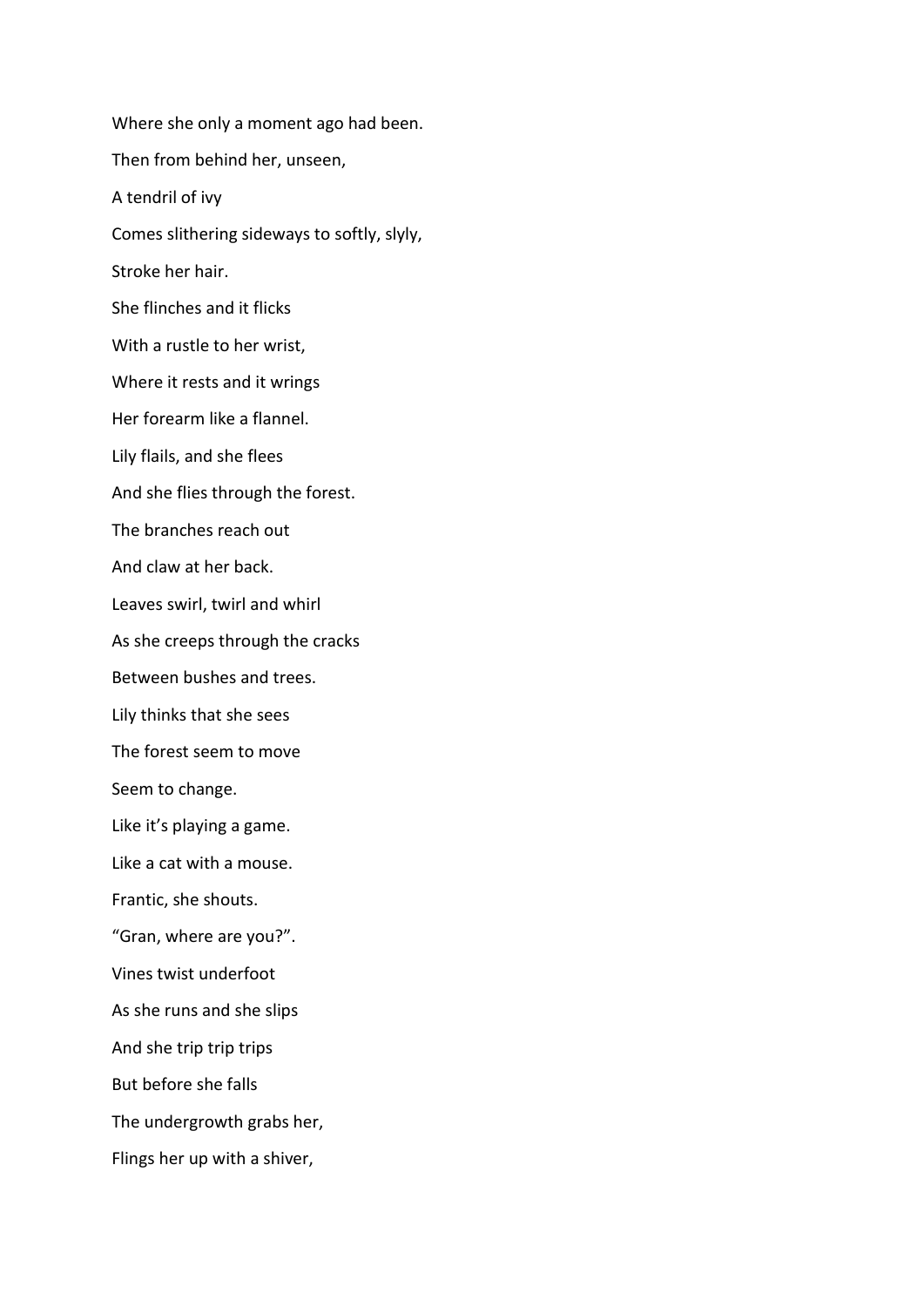Pushing and pulling her hither and thither. One moment to the next With each and every breath The forest shifts The forest swirls The forest twists

"Gran!" Lily shouts, As she casts her eyes about. But there's no-one to be seen Just the gathering gloom of green, green, green…

But wait!

What's that?

And the forest turns.

A flash of red through the leaves.

Something warm that weaves

Its way through the woods

Through the wild wild woods

Then is gone.

"Gran?"

Could it be?

Could she really be there?

Surely that was a flash of her fiery red hair?

But no.

Whatever it was is gone.

And gran's hair is grey.

Like silver, like stone.

Lily is left all alone.